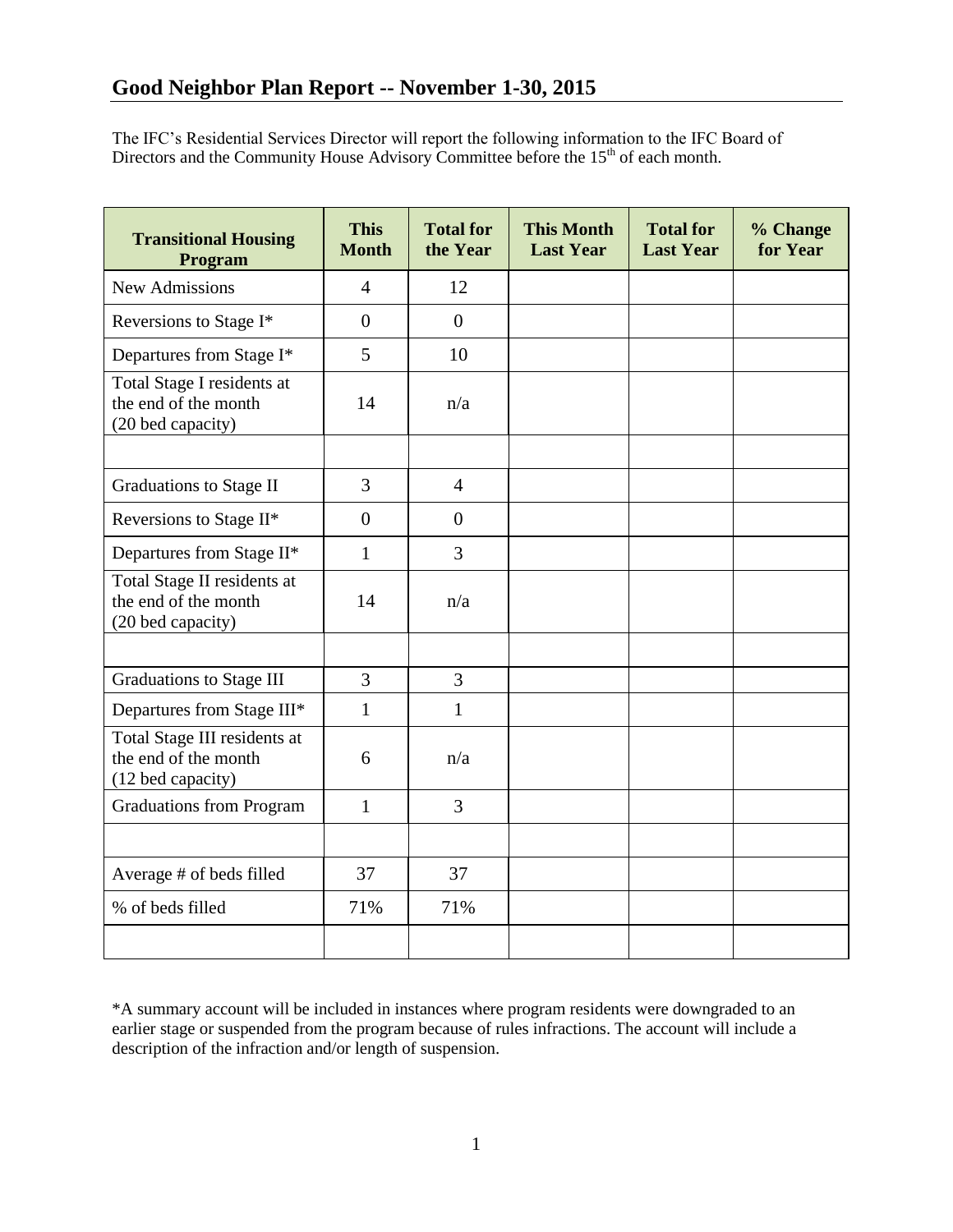# **Good Neighbor Plan Report -- November 1-30, 2015**

| <b>Emergency Shelter -</b><br>open due to general conditions                                  | <b>This</b><br><b>Month</b> | <b>Total for</b><br>the Year | <b>This Month</b><br><b>Last Year</b> | <b>Total for</b><br><b>Last Year</b> | % Change<br>for Year |  |  |  |
|-----------------------------------------------------------------------------------------------|-----------------------------|------------------------------|---------------------------------------|--------------------------------------|----------------------|--|--|--|
| # of nights shelter open                                                                      | 10                          | 15                           |                                       |                                      |                      |  |  |  |
| Average # of overnight guests                                                                 | $\overline{2}$              | $\overline{2}$               |                                       |                                      |                      |  |  |  |
| total # of guests, duplicated                                                                 | 23                          | 24                           |                                       |                                      |                      |  |  |  |
| total # of guests, un-duplicated                                                              | 12                          | 13                           |                                       |                                      |                      |  |  |  |
| # of nights # of guests > $17*$                                                               | $\theta$                    | $\mathbf{0}$                 |                                       |                                      |                      |  |  |  |
| <b>Emergency Shelter – open due to individual needs</b>                                       |                             |                              |                                       |                                      |                      |  |  |  |
| # of on-premises admissions<br>resulting from police or emergency<br>services request*        | $\overline{2}$              | 3                            |                                       |                                      |                      |  |  |  |
| <b>Safety and Security</b>                                                                    |                             |                              |                                       |                                      |                      |  |  |  |
| # of guests admitted with current,<br>government-issued photo ID                              | $\overline{7}$              | 8                            |                                       |                                      |                      |  |  |  |
| # of guests admitted with other ID                                                            | $\theta$                    | $\mathbf{0}$                 |                                       |                                      |                      |  |  |  |
| # of guests admitted without ID*                                                              | 5                           | 5                            |                                       |                                      |                      |  |  |  |
| # of scheduled visitors<br>(i.e. service providers, meetings)                                 | 88                          | 157                          |                                       |                                      |                      |  |  |  |
| # of walk-up visitors seeking shelter                                                         | $\overline{2}$              | 8                            |                                       |                                      |                      |  |  |  |
| # of other walk-up visitors<br>(i.e. donations, public tours)                                 | 37                          | 105                          |                                       |                                      |                      |  |  |  |
| # of times a resident or guest left<br>Community House after curfew<br>without authorization* | $\overline{0}$              | $\mathbf{0}$                 |                                       |                                      |                      |  |  |  |
| # of times when staff instructed<br>someone to leave the premises*                            | 8                           | 18                           |                                       |                                      |                      |  |  |  |
| # of times when 911 and/or police are<br>called to premises for non-medical<br>reasons*       | $\overline{0}$              | $\overline{0}$               |                                       |                                      |                      |  |  |  |
| # of times a resident or guest charged<br>with a crime that occurred on<br>premises*          | $\overline{0}$              | $\overline{0}$               |                                       |                                      |                      |  |  |  |
| # of guests who were found to be a<br>sex offenders staying on premises*                      | $\boldsymbol{0}$            | $\overline{0}$               |                                       |                                      |                      |  |  |  |
| * if this occurs, the monthly report will include an explanation as well as a count           |                             |                              |                                       |                                      |                      |  |  |  |

□ By checking this box, the Community House Residential Services Director affirms that a background check was administered to all prospective program residents before their admission into the transitional housing program.